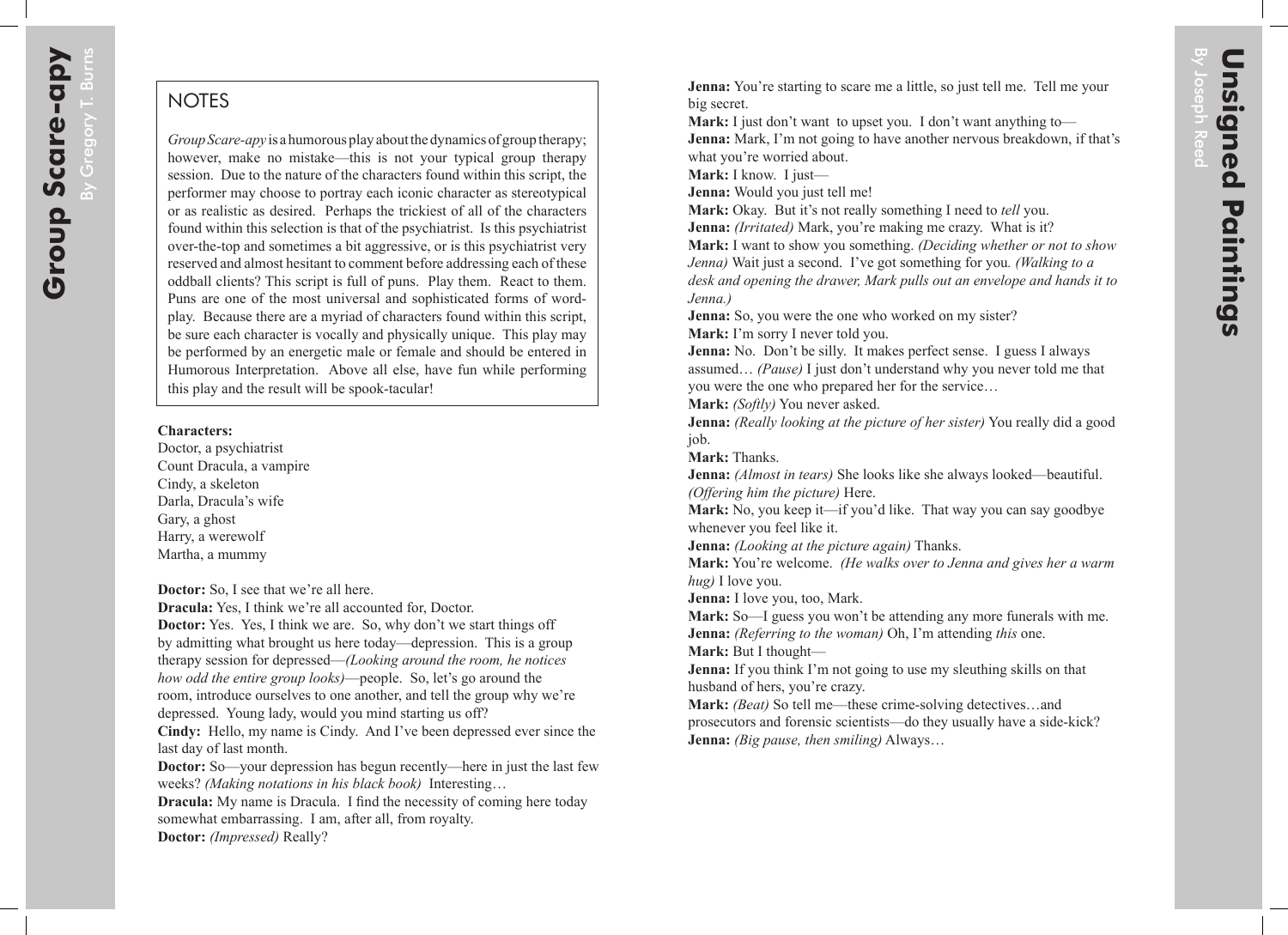**Dracula:** Yes. That is why most people call me Count. **Doctor:** Would you like all of us to call you…Count?

**Dracula:** Excuse my French, but it sucks having to make so many choices at one time. Forget the formalities. You may call me whatever you like. **Darla:** I am Dracula's wife, Darla. I've spent—well, way too many

centuries hanging around with this man to not know why he's depressed. He's been depressed ever since October  $31<sup>st</sup>$ . It happens every year, and it takes forever to get over. I thought if I could get him down here for some help, he might soon become his old "pain-in-the-neck" self.

**Doctor:** Welcome, Darla. It will be nice to have a supportive spouse in the group.

**Gary:** My name is Gary.

**Doctor:** Gary, forgive me for squinting, but I can barely see you sitting there.

**Gary:** Yeah, I get that a lot. What can I do? I'm a ghost. Hey, it's like what Popeye says, "I am what I am."

**Doctor:** I believe that's also the title of a song from the popular 1980's Broadway musical, *La Cage Aux Folles*, but I digress. So, Gary, when did you first notice signs of depression?

**Gary:** Let me see. Um, I think it was the last full moon.

**Doctor:** *(Looking at his calendar)* Well, according to this calendar—that would be…Halloween night.

**Gary:** Yeah, that sounds about right.

**Doctor:** And you are?

**Harry:** *(He simply howls his response)*

**Doctor:** I'm sorry. I—I don't speak 'Dog.' Let me just refer to my notes here. Ah, I see by your form that your name is Harry*. (Looking the Werewolf up and down)* Your mother must have had an incredible intuition, because you certainly are—your name.

**Harry:** *(Howling again)*

**Doctor:** *(Not really understanding, but agreeing nonetheless)* I couldn't agree more. *(Noticing a trend here)* And our last member this morning would be…?

**Martha:** I'm Martha, mummy of two—Mathew and Madison.

**Doctor:** Well, I must commend you—coming down here after such an obviously traumatic accident.

**Martha:** *(Smiling, not quite understanding what the doctor means)* No. No accident. I'm just a mummy trying to pick myself back up after my favorite holiday has come and gone.

**Doctor:** But all the bandages—I just assumed you had been in a terrible accident. I apologize.

**Martha:** No need for apologies. And I apologize for looking like I do. As a mummy—I was in a hurry this morning. The kids were all wound up. They were unraveling me something terrible this morning.